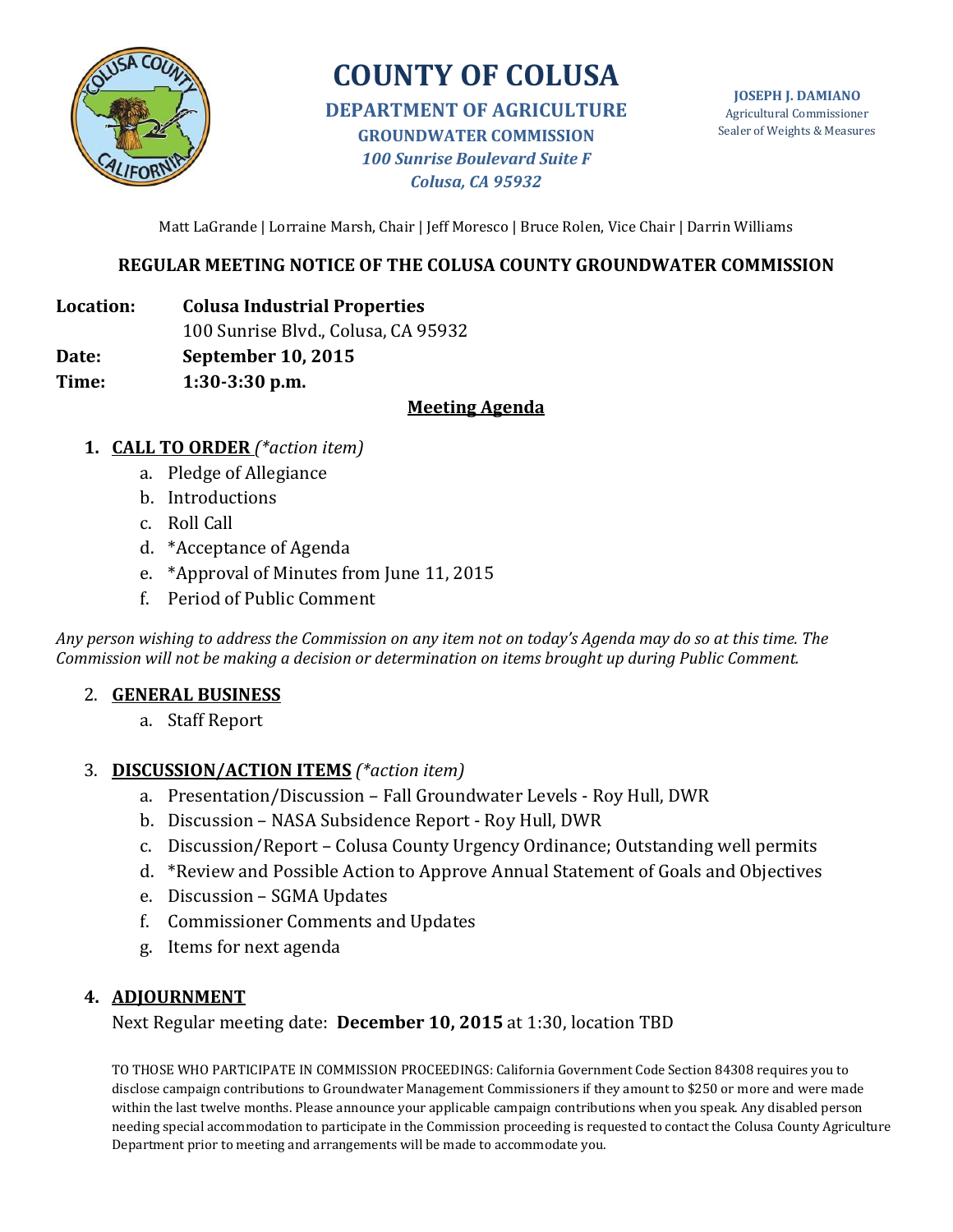

# **COUNTY OF COLUSA**

**DEPARTMENT OF AGRICULTURE GROUNDWATER COMMISSION** *100 Sunrise Boulevard Suite F Colusa, CA 95932*

**JOSEPH J. DAMIANO** Agricultural Commissioner Sealer of Weights & Measures

## **Groundwater Commission, regular meeting September 10, 2015, 1:30-3:30 @ CIP**

## **STAFF REPORT**

### **Water Users Group**

The Water Users Group met August 25, 2015. General discussion was held regarding: August DWR groundwater measurements, NASA's subsidence report, and the County's temporary moratorium on well permits. Their next meeting will be in November, exact date has not been scheduled.

### **Technical Support Team**

Staff, along with the Ag Commissioner and TST members, has worked with Grant Davids Engineering, Inc. on a scope of work to complete a county-wide study of groundwater conditions. The SOW will go to the Board of Supervisors for approval at their September 8 meeting. The work will include an assessment to describe the hydrogeologic and hydrologic characteristics and historical groundwater conditions in the Colusa County portion of the Colusa Subbasin. In addition, a more detailed study will be completed in the area of the county that is demonstrating overdraft: south of Hahn Road and west of the Colusa Basin Drain.

GIS software has been installed and staff is able to work on mapping. Staff has begun mapping all wells in the county, broken out in five year increments so we will be able to clearly see county-wide well development from 1970 to present. This is going to be a long-term, extremely time consuming project. We will have part time help from Department of Agriculture staff beginning in early September.

### **Groundwater Conditions**

DWR took groundwater level measurements the first week of August. There will be a report on groundwater levels from DWR at today's meeting. They will be taking measurements again in October.

A NASA subsidence study was completed and results are showing some significant subsidence in the Arbuckle area of Colusa County. DWR will provide information on this report at today's meeting.

### **Temporary Urgency Ordinance**

On June 30, 2015, Colusa County passed a temporary urgency ordinance restricting new well permits for six months, through January 31, 2016. Water Resources staff has coordinated with Grand Davids Engineering to complete a county-wide groundwater study that will supplement local knowledge of